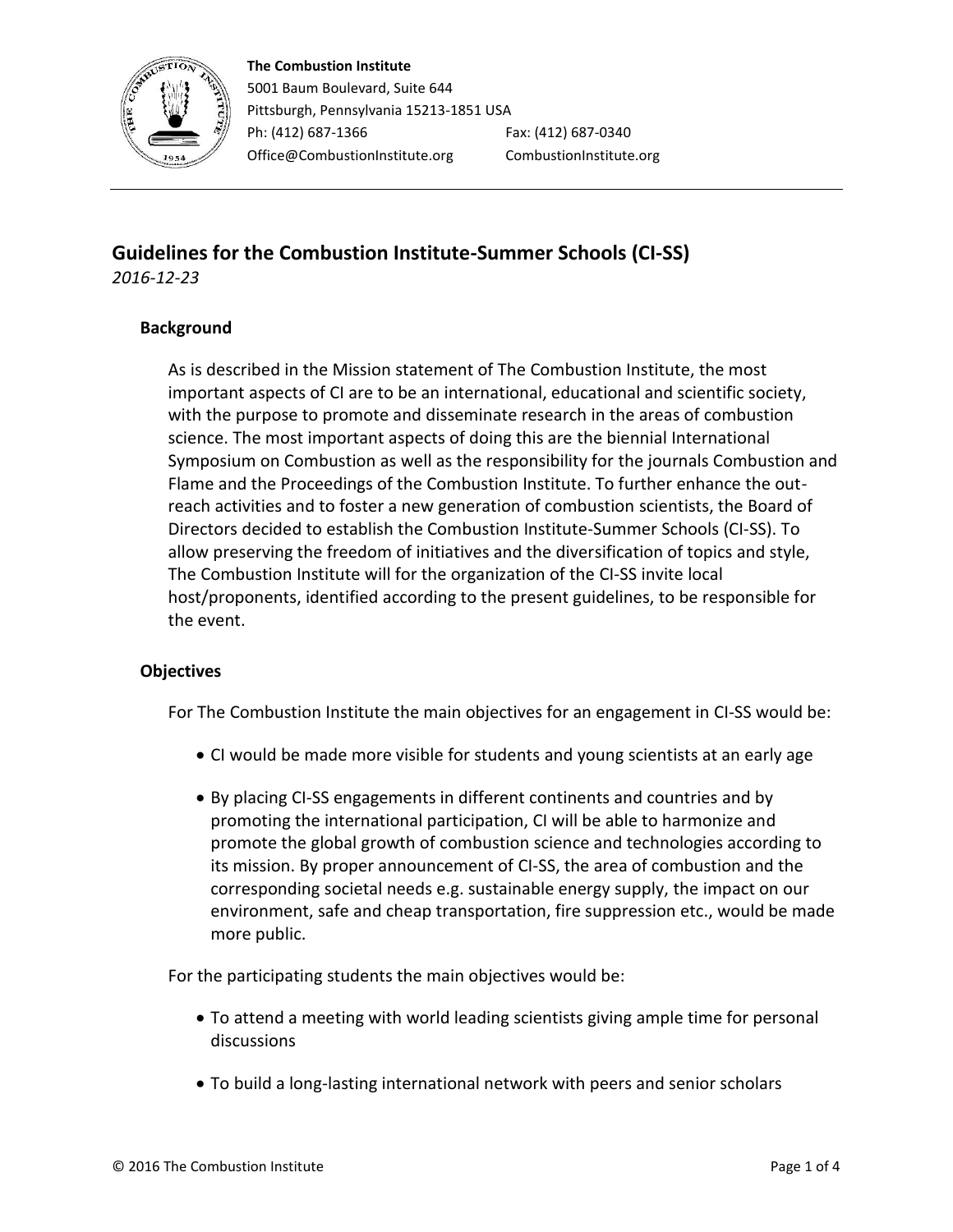To receive a high quality intensive educational infusion in the field of combustion

#### **Format**

For the format of CI-SS, the items below should act as guidance.

- 1. CI-SS should be an international summer school for young scientists, preferably master/PhD students and post docs, mainly from a specific continent or subcontinent (e.g. North America, Europe, Asia, Australia, South America).
- 2. CI-SS should be announced as a Combustion Institute-Summer School in cooperation with the local host.
- 3. The Combustion Institute should announce for CI-SS proposals once a year with the ambition to be able to finance up to 3 proposals depending on the financial situation of CI, and the number of good proposals. The announcement to hold a CI-SS should be sent to all Section Chairs for optimum awareness of the possibility to be the host of a CI-SS.
- 4. The selection of the CI-SS participants should be made on a basis of geographical spread, scientific diversity as well as fulfilling the general statements in the CI By-Laws in terms of gender, religion and race.
- 5. The duration of the Summer School could vary in time from a couple of days up to a week or more, but a nominal guideline could be one week.
- 6. The Lectures should be given by highly recognized senior scientists covering distinct aspects of combustion. Topics and invited speakers are chosen by the local host, where the topics are those typical of Combustion Symposia Colloquia. The VP Section Affairs of CI should be available for input and advice if needed. If possible the Summer School should also include some lectures on industrial challenges and topics given by industrial representatives.
- 7. The arrangement is a close and collaborative one between the local host and CI, in a win-win situation, where CI helps cover some expenses and guide the quality of the event For this reason, in the announcements, the website and in the promotional materials it should be highlighted that CI-SS is a joint effort between the local host and CI.
- 8. The local host is expected to share the cost for the CI-SS with CI. For the student, preferably all costs should thus be covered except travelling to the host site; e.g. accommodation, meals, local travelling, social activities, invited lectures, lecture notes, etc. There are no definite percentage to what extent CI should contribute to the total cost of a specific CI-SS but a 50/50 arrangement could be used as a guidance (normally a maximum of 50 kUS\$ will be paid by CI).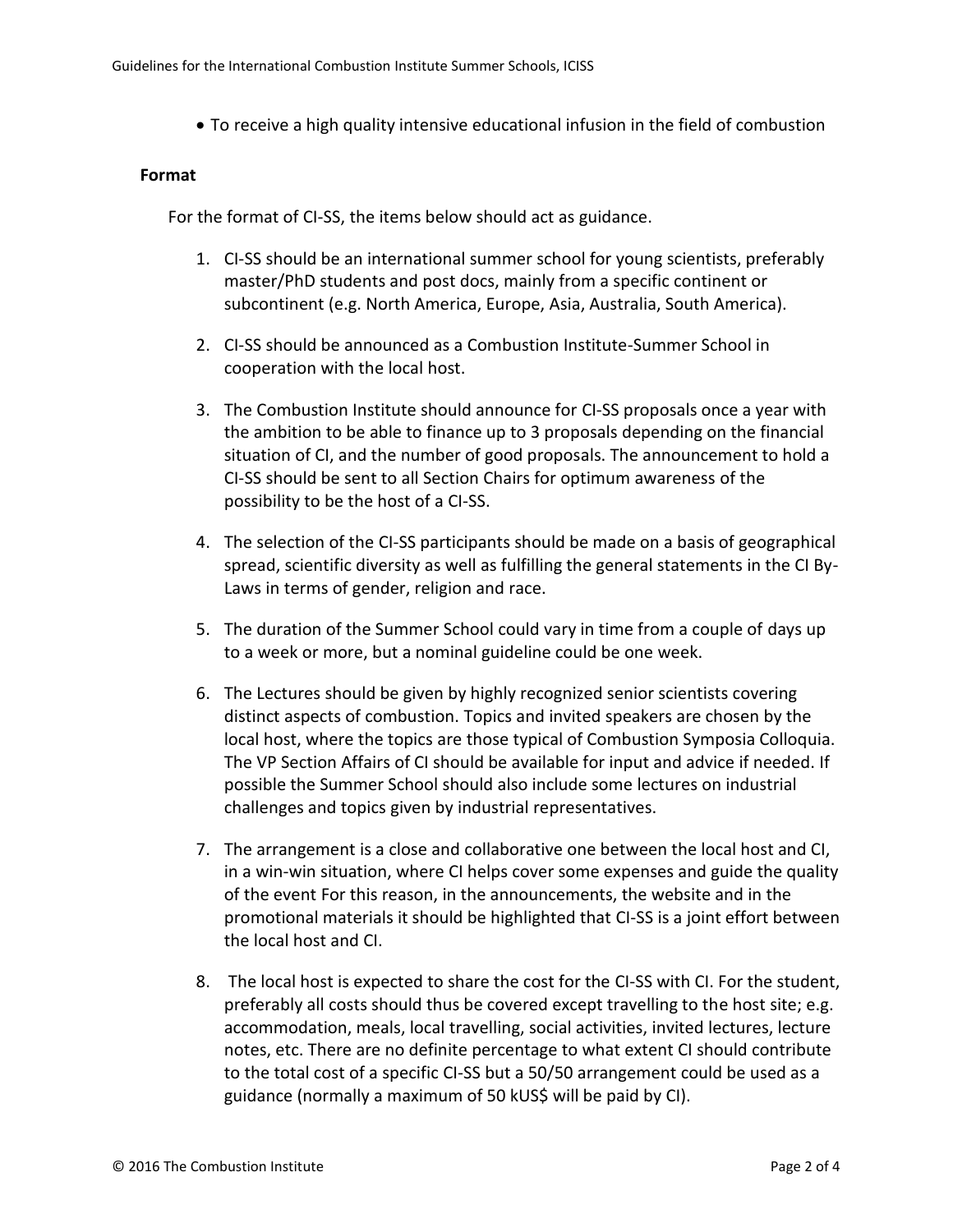- 9. The Summer School should provide ample time for networking between the students where various joint activities should be arranged to optimize this.
- 10. If possible the local organizers should also arrange laboratory visits, career panel discussions or other academic activities.
- 11. The Summer School should routinely after each event be evaluated, e.g. by suitable anonymous questions to the students.

#### **Submission and Selection Procedures**

In order to have a fair and predetermined procedure for the submission of proposals to hold a CI-SS and consequent selection processes the following information can be given.

- All interested parties wanting to hold a CI-SS during a specific year should submit a proposal to the CI office the year before the meeting is to be held with a deadline at 31 March.
- The proposal should include the following points (< 10 pages)
	- o A description of the organizing committee of the proposed CI-SS
	- o A description of the site, lecture room facilities, accommodation and eating facilities
	- o The financing plan
	- o A preliminary program, including potential joint activities, laboratory visits, excursions, etc.
	- o A preliminary direction of the scientific contents. (No names of invited lecturers are required in the proposal).
- The proposals will be evaluated by a small group headed by the VP Section Affairs, including the Secretary Section Affairs and 1-2 additional persons appointed by the VP Section Affairs. The criteria for the evaluation will based on the above reported Guidelines and the general prescriptions of The Combustion Institute governing bodies. Proposers may be requested to provide additional materials useful to clarify organizational and financial aspects of their proposals. A recommendation will be given to the Executive committee which takes the formal decision. This decision will be taken no more than three months after the deadline of submission, i.e. July 1, corresponding to the deadline above.
- A proposing group or institution is allowed to submit a proposal for a rerun of an CI-SS. However, there will be a time period of three years, where priority will be